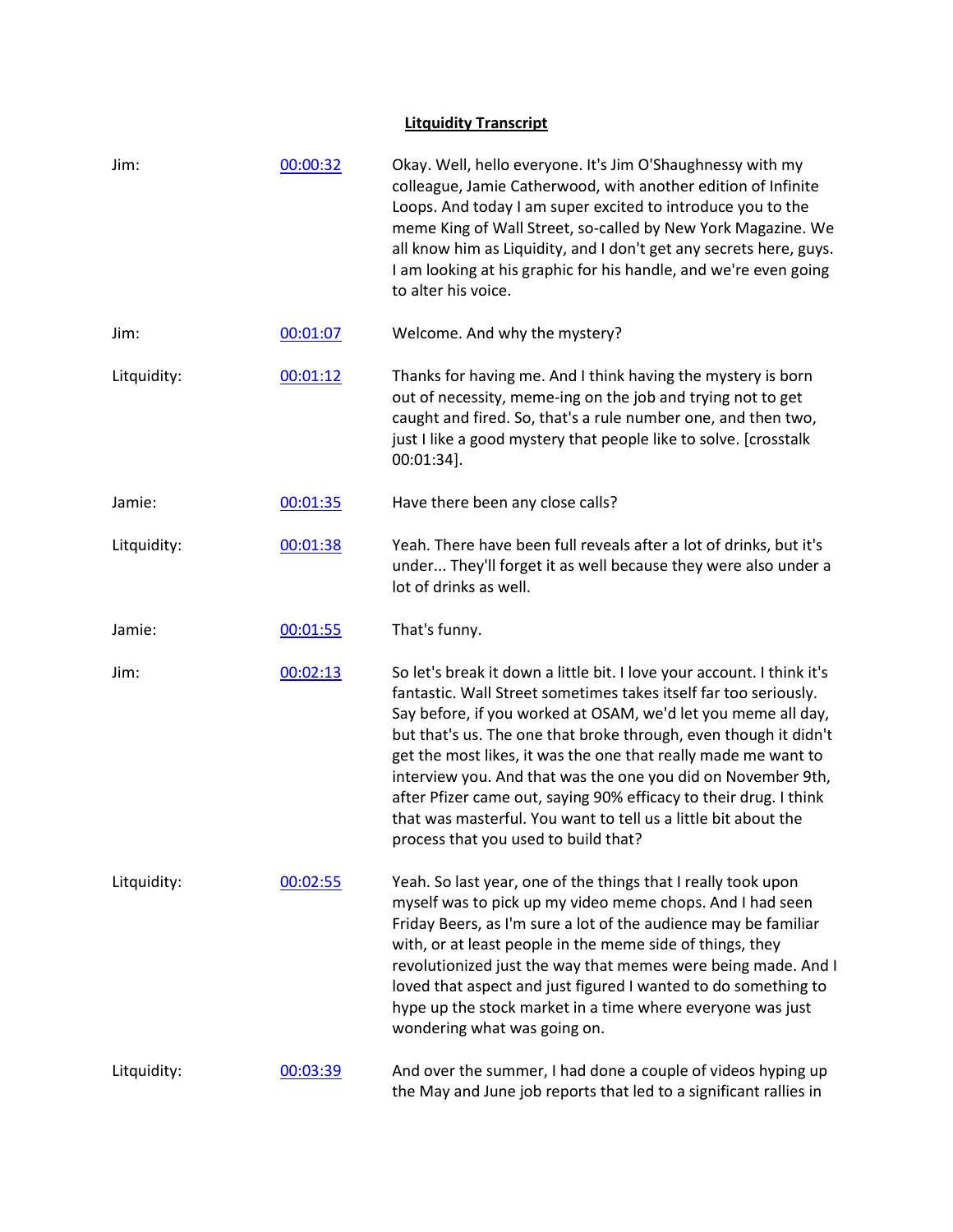|             |          | the US markets. And I think it was pretty simple to see what the<br>catalysts were those days, when it was the job market or the job<br>reports. But then, fast forward a few months to November, and<br>you're starting to get the headlines for the vaccines.                                                                                                                                                                                                                                                                                                                                                                                                                                                                                                |
|-------------|----------|----------------------------------------------------------------------------------------------------------------------------------------------------------------------------------------------------------------------------------------------------------------------------------------------------------------------------------------------------------------------------------------------------------------------------------------------------------------------------------------------------------------------------------------------------------------------------------------------------------------------------------------------------------------------------------------------------------------------------------------------------------------|
| Litquidity: | 00:04:13 | And when the Pfizer vaccine headline came through, that was<br>just I woke up that morning. I don't wake up 6:00 AM or<br>whatever. I'm not a trader, but I woke up and I was like, "Oh,<br>shit. This is going to be a pretty good day in the market." So I<br>rolled out of bed, and I was like, "All right, time to bust out a<br>video." And so I just pulled out some clips that I thought would<br>be funny. These were not pre-planned or sitting around, waiting<br>for captions to just be put on top. I just cranked it out in an hour<br>and chose the most epic song that I could think, which is<br>[inaudible 00:05:01] levels and that was it. I uploaded it and it<br>took off, and I think captured the enthusiasm in the market that<br>day. |
| Jim:        | 00:05:12 | So, one of the other things that I wanted to ask you, so my<br>youngest daughter is a standup comedian. Do you have any<br>training in comedy or is this just, are you a natural?                                                                                                                                                                                                                                                                                                                                                                                                                                                                                                                                                                              |
| Litquidity: | 00:05:24 | I wouldn't say I'm a natural, and I have zero training. I guess the<br>way I found myself too, it was I like to joke around in the<br>office, but I think people would just look at me when I'm making<br>a joke about EBITDA or some random tax adjustment or<br>whatever. And okay, that's not landing, but then I took to it<br>online. And I think it was like finding an audience for that. So it<br>just took off from there and honed in on it. And now, it's just<br>become a way to communicate to people and entertain. And for<br>me, it was an escape from just the stresses of the job.                                                                                                                                                           |
| Jim:        | 00:06:25 | Yeah. In the article in New York Magazine, you referred to the<br>finance bros and the Brads and Chads in Patagonia, which I<br>thought was pretty funny. Did you feel out of place? Because I<br>know you left that job, and now you're basically earning a living<br>with this account, right?                                                                                                                                                                                                                                                                                                                                                                                                                                                               |
| Litquidity: | 00:06:46 | Yeah. That's correct on your second question. The first one, I<br>wouldn't say I felt out of place. I just felt that, I guess, I was<br>what you'd call a top bucket analyst and just employee at the<br>firms I was at, and high-performing, not to toot my own horn or<br>anything like that. But at the same time, I just felt like I'm not<br>from a family that grew up in the Northeast and had a dad or an<br>uncle or whoever who was a managing director at somewhere.<br>So, in that sense, I guess I could be considered an outsider,<br>looking into an industry that is filled with people like that with<br>legacy and just familiarity with that. So I think that helped me                                                                     |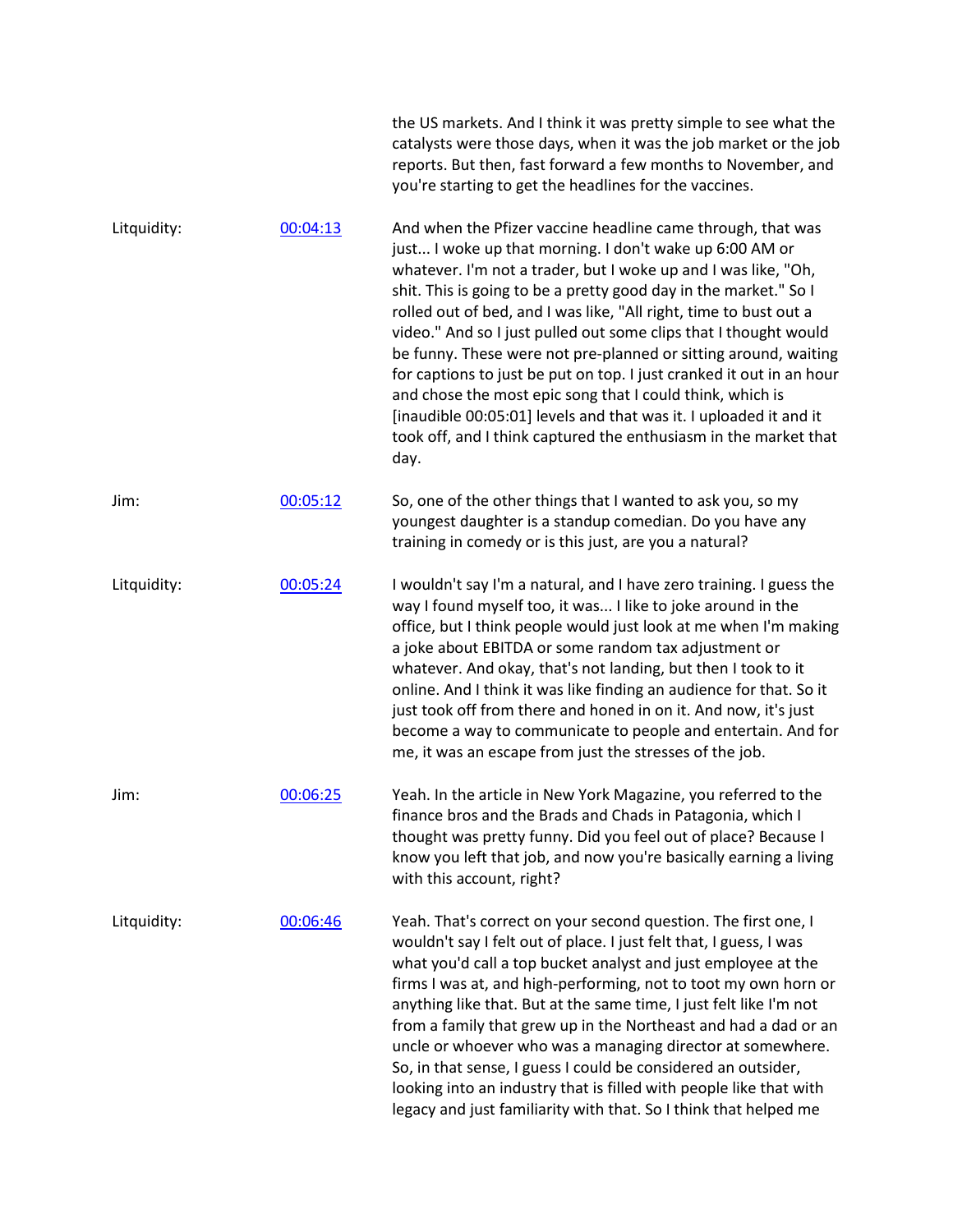observe with a keen eye of something that I just found fascinating and was able to opine on.

Jim: [00:07:59](https://www.rev.com/transcript-editor/Edit?token=6ZT2OLusJ4uHt1U7guwm4Pps2GxZ9oMMbzU_lqxEnhr5sD0g3arUd0djL6ITeTFZHLg2rq2e13KaqF6KUA_xTp9pcnU&loadFrom=DocumentDeeplink&ts=479.36) So, it seems to me that a lot of your stuff is pretty trenchant commentary. So one of your, I think it's your most liked tweet, it had 509,000 likes, and it was the image of the photo of the, in real life, GameStop with an AMC Theater behind it. And you said that you were going to tell your kids that this was Silicon Valley. So, am I correct that what you're doing here is both entertaining, of course, but also offering a commentary a bit on how crazy things seem to have gotten?

Litquidity: [00:08:42](https://www.rev.com/transcript-editor/Edit?token=bI2mitP7DhCWauL2boT5Btpfe_3it1rRXTkGj-lk7AsKnItVn9hMMXZR87VK5rHybKyTHzRURx1ujFJ44ocYC_nYOhw&loadFrom=DocumentDeeplink&ts=522.37) Yeah. I think that's totally right. I first had started just blogging about what I was going through and just the absurdities of the job, and not so much commenting on the market as a whole, but over the past year, I think the market itself has really taken the center stage with everyone being at home. And that's the Robin Hood phenomenon, the Game Stop, meme stocks, WallStreetBets, et cetera. So I found myself just opining on the absurdities about what's going on. And yeah, just trying to adapt content-wise... And yeah, it's really fascinating. I haven't really been in a markets-facing role before, so just focusing on it more acutely now, it's just wild to see what's going on with all the meme stocks, cryptocurrencies, et cetera.

Jim: [00:09:52](https://www.rev.com/transcript-editor/Edit?token=kFPu13YUQmjrnkQk-_tSGmrS2ZH3AcwJcxsZv1fnw748VZV-tso2FNLO6RzeR6Sk6-7BgKdM8tMwGfQQMD_3CfwYPGE&loadFrom=DocumentDeeplink&ts=592.03) So, one of the things that I've been on... Well, we're on the asset management side, so we're different. Our cultures are very different than Wall Street, but so I've been on Wall Street since 1987. So I just turned 61, and one of the things that I think a lot of younger people don't understand is the fact that Wall Streeters have traditionally had wicked senses of humor. For example, I'll just give you one example. If you're familiar with when the Challenger space shuttle blew up, my phone rang 10 seconds afterwards. And I pick it up, and the guy on the other line is a buddy of mine who's a trader on the Street. And all he says to me is, "I said Bud Light." I'm like, "Oh my God, man, too soon. Too soon."

Jim: [00:10:48](https://www.rev.com/transcript-editor/Edit?token=HTTz4c201O2o6OvAsu3-Vx2_hKWDmuintFpvADeEwU72ZHak8ed-7Wpu5TCaQ4OXwmodpA7awsATIMMPtybrHJcUnh0&loadFrom=DocumentDeeplink&ts=648.19) So, that culture of very thick skin, got to have a really, really good sense of humor or it's going to be difficult for you to make it, especially on that part of the Street, if you don't have a thick skin and a good sense of humor. Do you think younger people your age really get that or no?

Litquidity: [00:11:14](https://www.rev.com/transcript-editor/Edit?token=SLyfMZpOOWCKCosmjMXzPEz11AzWF3dGBsTv-lg1dCdG6pikPKSC2eCN7kb1emo5fosckav7cpL98N6f-FBvlAMa424&loadFrom=DocumentDeeplink&ts=674.64) That's a tough question because yeah, I think people do need to have a thick skin and tolerance for certain things, especially just the general stresses of the job that just pushes people to be a little less PC, if you will, at times. But yeah, at the same time, I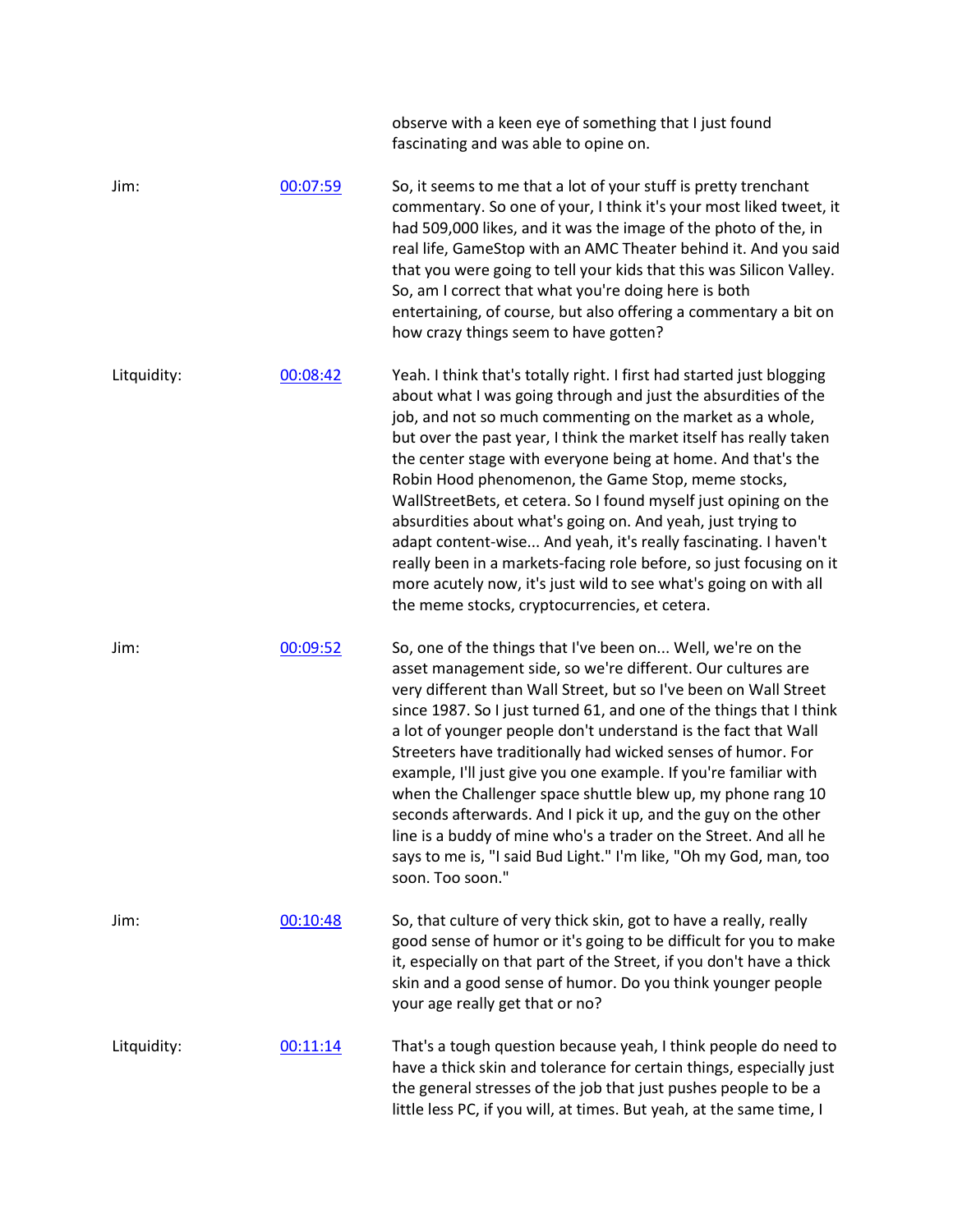|             |          | do think that, rightly so, employees these days are able to voice<br>their opinions and concerns of taking it too far and being overtly<br>offensive. And there's a fine line, I think, that I try to stay away<br>from. And frankly, I didn't see much of the crossing the line to<br>the fireable offensiveness. So yeah, it's something where I've<br>said stuff late at night, 2:00 AM in the office with other analysts<br>that is not I'd call it locker room talk, but not the same locker<br>room talk that The context I'm referring to.                |
|-------------|----------|------------------------------------------------------------------------------------------------------------------------------------------------------------------------------------------------------------------------------------------------------------------------------------------------------------------------------------------------------------------------------------------------------------------------------------------------------------------------------------------------------------------------------------------------------------------|
| Litquidity: | 00:12:34 | But it's blowing off steam. It's things that you say that are just<br>funny, and you break down laughing just because you're so<br>stressed on the job. And that's what I think has been helpful,<br>just for me when I was making the content, but then also seeing<br>how the content resonated with the audience that I was<br>building, which is first, immediately, the other people in the<br>investment banking and private equity space. But since then, it's<br>gone to people across asset management, hedge funds, VC,<br>even law, you name it.      |
| Litquidity: | 00:13:14 | And I think that people are able to just get the general<br>corporate humor. And people messaged me saying, "Hey, this is<br>therapeutic, to the sense where you have me laughing, you<br>bring a smile to the day." And I'm like, oh man, I don't really<br>think about it as much sometimes just because you think about<br>being at home and just tweeting or putting together some<br>memes, and uploading is really simple. But then just getting that<br>feedback is, wow, it's really impactful for certain people. So,<br>that makes it worth it for me. |
| Jamie:      | 00:13:58 | Do you find that now that you're no longer in your former job,<br>that it's harder for you to generate content? Or easier, maybe,<br>because you can spend more time following what's going on?                                                                                                                                                                                                                                                                                                                                                                  |
| Jim:        | 00:14:16 | [crosstalk 00:14:16] Sorry. Secondly, do you get a lot of<br>requests?                                                                                                                                                                                                                                                                                                                                                                                                                                                                                           |
| Litquidity: | 00:14:21 | Yeah. So I get a ton of requests, especially for people nowadays<br>who are realizing the impact of memes on certain small cap<br>then low float stocks, but I tend to stay away from those.<br>They're like, "Hey, you got to make a meme about whatever, it's<br>about to blow up." And I don't want to get even close to that<br>whole potential manipulation of anything. So I stay away from<br>those.                                                                                                                                                      |
| Litquidity: | 00:14:55 | But I think, yeah, having left the job, I'm now able to make more<br>content, but I do think that there may be a little difference, in<br>the sense that I'm not getting yelled at by a managing director<br>or experiencing those painful late nights with an intense                                                                                                                                                                                                                                                                                           |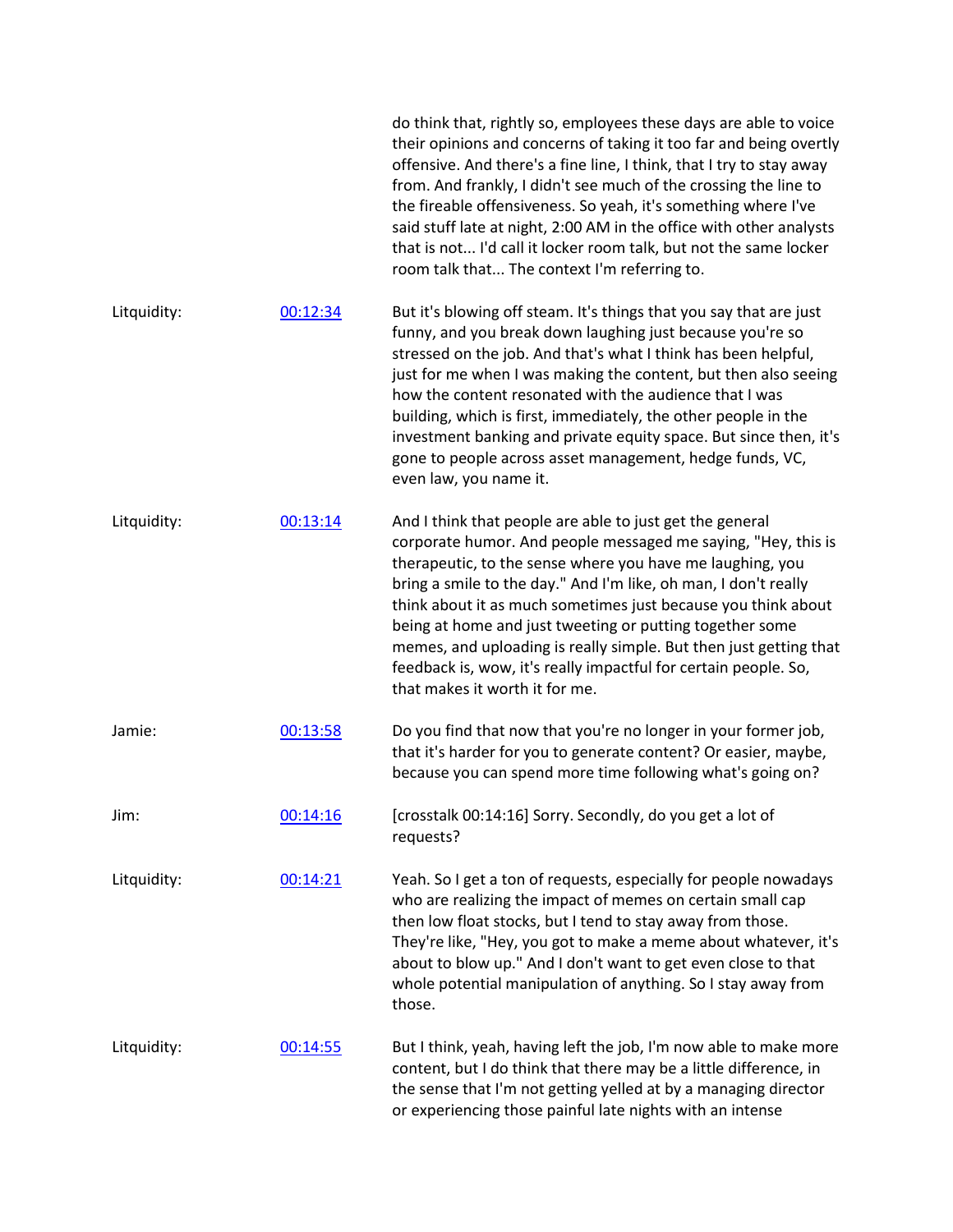|             |          | deadline and that type of stuff. But on the flip side, it'll be, yeah,<br>I can stay on top of the market. And also just in general, my<br>whole friend group is still going through that, they're moving on<br>up in the banks and the funds, and I'm just catching up with<br>them. I obviously know what it feels like, and that's just general<br>content that continues to flow through, and maintaining a pulse<br>on the industry that way.                                                                                                                                                                                                                                     |
|-------------|----------|----------------------------------------------------------------------------------------------------------------------------------------------------------------------------------------------------------------------------------------------------------------------------------------------------------------------------------------------------------------------------------------------------------------------------------------------------------------------------------------------------------------------------------------------------------------------------------------------------------------------------------------------------------------------------------------|
| Jim:        | 00:15:58 | So first off, what's your favorite Wall Street movie?                                                                                                                                                                                                                                                                                                                                                                                                                                                                                                                                                                                                                                  |
| Litquidity: | 00:16:05 | I will just keep it simple, I love the Wolf of Wall Street. Just<br>because it's one of the more recent ones, and I'm able to draw a<br>lot of inspiration from that content-wise. And also just lifestyle-<br>wise, excluding all the quaaludes and all these other things. But<br>it's just a classic. But I definitely do need to just sit down one<br>day and really go through all the movies out there and just soak<br>it all in. I like Wall Street as well. And, yeah.                                                                                                                                                                                                        |
| Jim:        | 00:16:52 | Oliver Stone, who made Wall Street, he made that as a bitter<br>indictment of Wall Street. And then he realized how wrong he<br>had been, because essentially Gordon Gekko becomes the<br>patron saint of all these young people. And I wonder about that.<br>I mean, it's like, I never worked for Well, I worked at Bear<br>Stearns, but I was senior managing director in asset<br>management, so I knew a lot of those guys. But what do you<br>think that your generation And Jamie, you can chime in here<br>too. What do you think that your generation gets particularly<br>right about the whole Wall Street phenomenon, and what do<br>you think it gets particularly wrong? |
| Litquidity: | 00:17:47 | What I'd say You're saying in general?                                                                                                                                                                                                                                                                                                                                                                                                                                                                                                                                                                                                                                                 |
| Jim:        | 00:17:51 | Yeah, just about the culture of Wall Street, let's put it that way.                                                                                                                                                                                                                                                                                                                                                                                                                                                                                                                                                                                                                    |
| Litquidity: | 00:17:56 | Yeah. I do think that And this is you asking about just general<br>public perception, or just you think that I've been able to frame<br>it?                                                                                                                                                                                                                                                                                                                                                                                                                                                                                                                                            |
| Jim:        | 00:18:09 | Well, let's start with before you got a job on the street, right?<br>You had certain expectations. And then after you were there for<br>a while, which of those expectations you were like, yeah, I was<br>totally right about this? And then which of those expectations<br>were like, fuck, I got this totally wrong?                                                                                                                                                                                                                                                                                                                                                                |
| Litquidity: | 00:18:32 | Yeah. What was totally spot on was just how stressful the job<br>can be, and how demanding and how long the hours could be,<br>especially in seasons of high deal flow. And, I mean, dealing                                                                                                                                                                                                                                                                                                                                                                                                                                                                                           |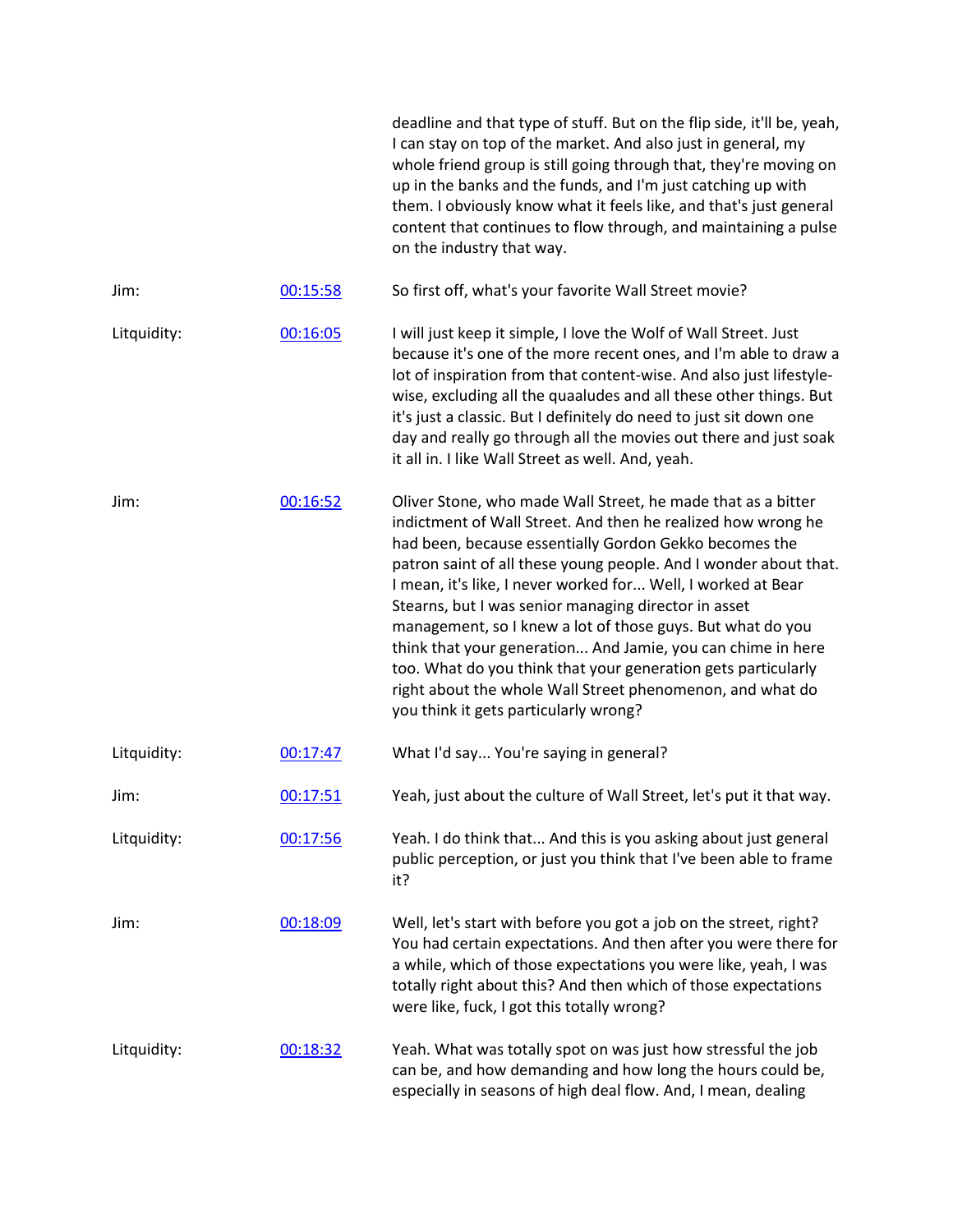|             |          | with the types of ways that just people disregard anything else<br>going on in your life. And just say, "Hey, I need you to do this.<br>Oh, you have a doctor's appointment. Yeah, well, can you push<br>that out?" It's like, "No, I really need to do this. Otherwise, I'll<br>have some serious health complications." Stuff like that I had<br>read about, heard about, and those are dead on. And so in<br>general, that's what I think is right, the whole work hard, play<br>hard culture of it. Where people work hard, but then once<br>they're off the job and have some free time, they will go get<br>bottles of vodka and whatever at the clubs and do all that kind<br>of stuff. And then wake up hung over and just go straight back<br>to work. Which I kind of look forward to and live that.                                                                                                              |
|-------------|----------|-----------------------------------------------------------------------------------------------------------------------------------------------------------------------------------------------------------------------------------------------------------------------------------------------------------------------------------------------------------------------------------------------------------------------------------------------------------------------------------------------------------------------------------------------------------------------------------------------------------------------------------------------------------------------------------------------------------------------------------------------------------------------------------------------------------------------------------------------------------------------------------------------------------------------------|
| Litquidity: | 00:19:59 | But yeah, I mean, I'd say that is spot on. I'd say what is not spot<br>on is just how homogenous, I guess. Or, I'm not even sure what<br>the right word is. But just how everyone says, oh, everyone in<br>the industry went to Harvard or Yale, or whatever. And<br>everyone's a wasp and all that stuff. I mean, those are the<br>stereotypes that people really played up. And then when I<br>joined the industry, I mean, there's really a lot of diversity, at<br>least at the banks I have been at, and people I've come across.<br>But I still think there is a concentration of, where there's work<br>to be done, I guess if you will. But I think there is a lot more<br>diversity than people give credit for. And also, the backgrounds<br>in terms of universities, and not everyone comes from a rich<br>family. But that said, I mean, there's still some truth to it, it's<br>not just a complete monolith. |
| Jim:        | 00:21:29 | That was actually the Ace Greenberg who built Bear Stearns into<br>a powerhouse. He specifically wanted poor people who were<br>extremely driven. And he had, I can't remember, a PSD Jamie,<br>do you remember what the acronym was?                                                                                                                                                                                                                                                                                                                                                                                                                                                                                                                                                                                                                                                                                       |
| Jamie:      | 00:21:49 | No. You worked there.                                                                                                                                                                                                                                                                                                                                                                                                                                                                                                                                                                                                                                                                                                                                                                                                                                                                                                       |
| Jim:        | 00:21:51 | I know. You know me, I didn't pay attention to any of that shit. I<br>also would note that, especially in say the last 20 years, Wall<br>Street, the diversity issue is what it is now with Wall Street<br>being much more diverse. Because it really is kind of a<br>meritocracy. And it's certainly the only big firm I ever worked<br>for was Bear. And Bear Stearns was a strict meritocracy. And so,<br>I mean, people from all walks of life and all backgrounds. And I<br>knew guys who were killing it at Bear Stearns who didn't have<br>degrees, they had no college degree. And I think we're kind of<br>entering that phase for the culture at large. But Jamie, I want to<br>get your take. And I realize you're talking to your boss here. But<br>other than-                                                                                                                                                 |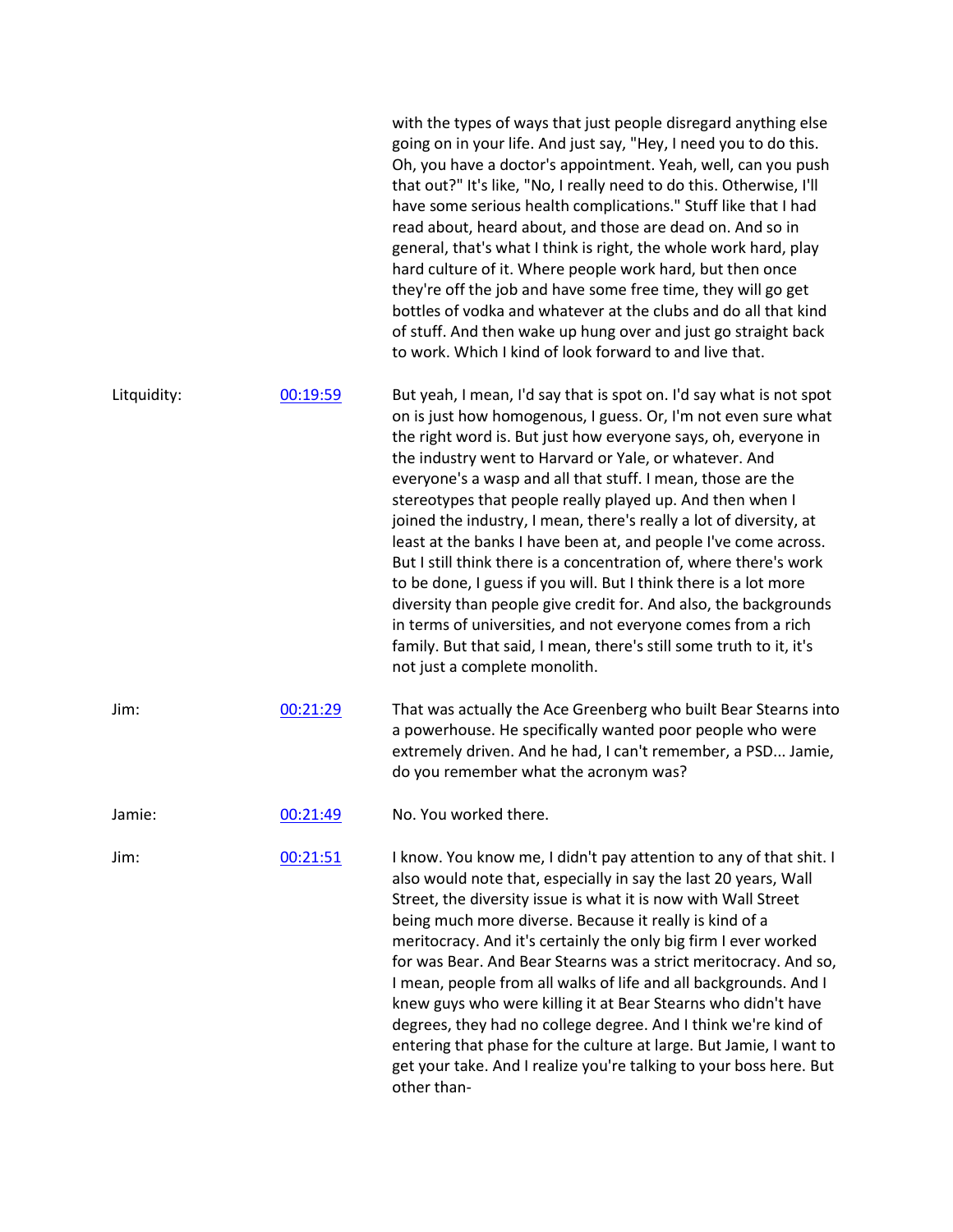| Jamie:      | 00:22:54 | What could go wrong?                                                                                                                                                                                                                                                                                                                                                                                                                                                                                                                                                                                                                                                                                                                                                                                                                                                                               |
|-------------|----------|----------------------------------------------------------------------------------------------------------------------------------------------------------------------------------------------------------------------------------------------------------------------------------------------------------------------------------------------------------------------------------------------------------------------------------------------------------------------------------------------------------------------------------------------------------------------------------------------------------------------------------------------------------------------------------------------------------------------------------------------------------------------------------------------------------------------------------------------------------------------------------------------------|
| Jamie:      | 00:23:05 | I mean, I don't know [crosstalk 00:23:10] Yeah. But it was not<br>the kind of [crosstalk 00:23:16]-                                                                                                                                                                                                                                                                                                                                                                                                                                                                                                                                                                                                                                                                                                                                                                                                |
| Jim:        | 00:23:16 | Wasn't on the street. I get it. Yeah.                                                                                                                                                                                                                                                                                                                                                                                                                                                                                                                                                                                                                                                                                                                                                                                                                                                              |
| Jamie:      | 00:23:18 | Yeah. I don't know if I have much insight to offer because I've<br>not had those kinds of jobs. But it's also interesting, I feel like<br>maybe there's outside of If we're considering the opinions of<br>people outside of finance, and how they view Wall Street. I feel<br>like there's also a sense that it's just so ridiculously complex that<br>no one outside of that bubble could ever comprehend what<br>they're doing. When really, I feel like a lot of finances people<br>over-complicating what they do, and using the jargon and stuff<br>to sound smart. But if you actually get into what they do, it's<br>like, oh, you're just a smart person and you don't work in<br>finance you can figure out a lot of the basics of what's going on.<br>But there's this perception that it's so complex you don't even<br>want to try to get to understand it because it's so confusing. |
| Jim:        | 00:24:12 | Yeah. I [crosstalk 00:24:13] Yeah. And I totally agree with that.<br>I think it's bullshit, as you know Jamie. It's like the old joke, the<br>priesthood always wants to say the mass in Latin because they<br>didn't want the lady to know what the fuck they were talking<br>about. And I hate jargon because it is, for the most part Now<br>listen, there are terms of art, right? And shorthand. Especially<br>for complicated products, you got to know what a CDO is, that<br>type of thing. I get that, I guess. But it's the incantations and the<br>doublespeak, and making everything jargon.                                                                                                                                                                                                                                                                                           |
| Jim:        | 00:25:09 | But back to your journey. What enticed you to want to work for<br>Wall Street, the money, the place where you are, New York? I<br>don't know if you're a native New Yorker. And we're going to<br>modulate your voice so no one will be able to figure that out.<br>But, what was the draw?                                                                                                                                                                                                                                                                                                                                                                                                                                                                                                                                                                                                        |
| Litquidity: | 00:25:40 | Yeah. I went to a Ivy League college that had a big pipeline, and<br>still has a big pipeline into Wall Street. I actually grew up in<br>Florida and just was very removed from this whole industry.<br>And just didn't know much about it growing up in high school<br>and whatever. And as soon as I got there, it was just like a herd<br>mentality of everyone who was in the finance major. You ask<br>them, "Hey, what are you trying to do when you graduate?"<br>And everyone's like, "Oh, I'll go work on Wall Street." And they<br>said that, but without even knowing what division, or are you<br>going to be in the asset management, are you going to be in                                                                                                                                                                                                                          |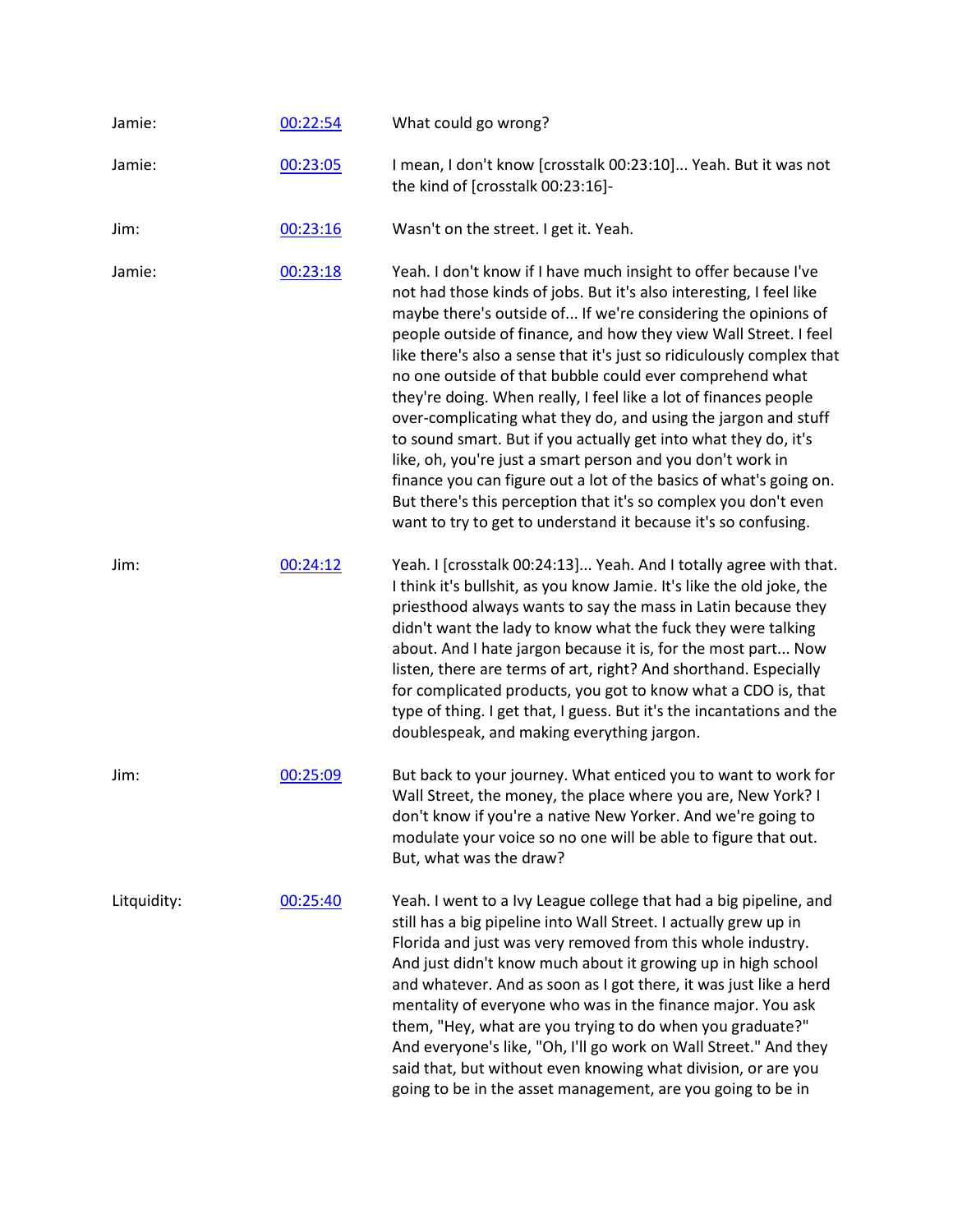equity, capital markets? Are you going to do sales and trading? And so it's like, no, it's just Wall Street.

Litquidity: [00:26:36](https://www.rev.com/transcript-editor/Edit?token=ERoiJacPuzEib7RUA7peDjXjigEg64z9jLfqew0_UARFNogSKoW_GQzHgjJrIkVR7q1pMW95cgZMKekWH7Ce3aJgSA0&loadFrom=DocumentDeeplink&ts=1596.3) And I fell in line with that. I pledged a fraternity and most of my pledge brothers were also in the same major, so it was just kind of like, hey, let's all do it. And you know it pays well and it's rewarding. And it didn't require having to work incredibly hard, like the engineering majors who were always skipping out on parties and drinking because they had these massive tests that they're going to fail or get C pluses. Meanwhile, you can skip a class or like finance 101 or whatever, and still pull out an A when you go take the test. So that was just a balance for me. Hey, I will get good grades, party, have fun. And then hopefully graduate and yeah, have a career through that.

Litquidity: [00:27:47](https://www.rev.com/transcript-editor/Edit?token=OGsHbAxvGp451MqoNjQsjuTp7ujdh60T9kluBqTdaL_3IgYYMPoiRDtrx_IkBu5uv80GepXlAj671pN8d37XAcQ76TY&loadFrom=DocumentDeeplink&ts=1667.35) That was kind of how I was drawn to it. And then ever since then, I moved around a couple firms and really was looking for, okay, what area of finance did I want to see myself in? Because at the end of the day, I did find myself liking many aspects of it, especially the fundamental parts and positioning of companies relative to their competitors. And just thinking about that from a company accompanying level, less so a macro point of view.

- Jim: [00:28:34](https://www.rev.com/transcript-editor/Edit?token=lIa4455sqGVrVpaQLB5JHNxWmLU0SItTNhtKGaC9I8-LwbZ7Ejs6o1kAgYsfpYhzXzQ4lUVIphphtPy63dOh7SvNYKk&loadFrom=DocumentDeeplink&ts=1714.7) So when you left, I got to assume that your best friends knew who you were. Right?
- Litquidity: [00:28:46](https://www.rev.com/transcript-editor/Edit?token=8s0JDdgzInE1Hk4cg1zHJRihO47HUGySb0x5rudSvfjo9OJQRIvpNcZ-JKrNmW0V6ccmF50fiq_-qOswrubhonf18KI&loadFrom=DocumentDeeplink&ts=1726.52) Yep.

Jim: [00:28:48](https://www.rev.com/transcript-editor/Edit?token=KuLNF9WNrT5MaQ-cpcJnxakuwPGWeQIerN0Hw18UCotND_lLjh3nfWK8hA_ueTicxc4-TI83l7lRoa2aRpyIq3hT3NM&loadFrom=DocumentDeeplink&ts=1728.33) And what did they say? Was it kind of a bravo good for you, or were they jealous?

Litquidity: [00:28:55](https://www.rev.com/transcript-editor/Edit?token=hZWLfTvMuBSOJq2hRp3h_bmtL_P6dG2bgimCglBvATsZyqgb9FJVDUfYKgzXzgPUr7cyXxDmfY7iYUM_SO_QR4eYke0&loadFrom=DocumentDeeplink&ts=1735.42) It was kind of like a bravo, but you can sense the skepticism of just, oh, you're going to leave a nice high paying job. You have a career track to do what exactly? You're going to make memes? And, what's the grand plan from that? Will that just burn out and you're back on a job a couple months later? Yeah. I mean, I think everyone's supportive and they... I mean, I would talk their ears off the past year or so just leading up to, I'm thinking about doing this, I think there's a real shot or opportunity, or whatever. I think they're finally tired of like, all right, look, you're talking about doing it. And then finally did it. Yeah. I mean, I'd say that. My parents, especially, I think they were really supportive. And I was surprised because I kind of told them five minutes before I was going to phone it in that, here's my two weeks.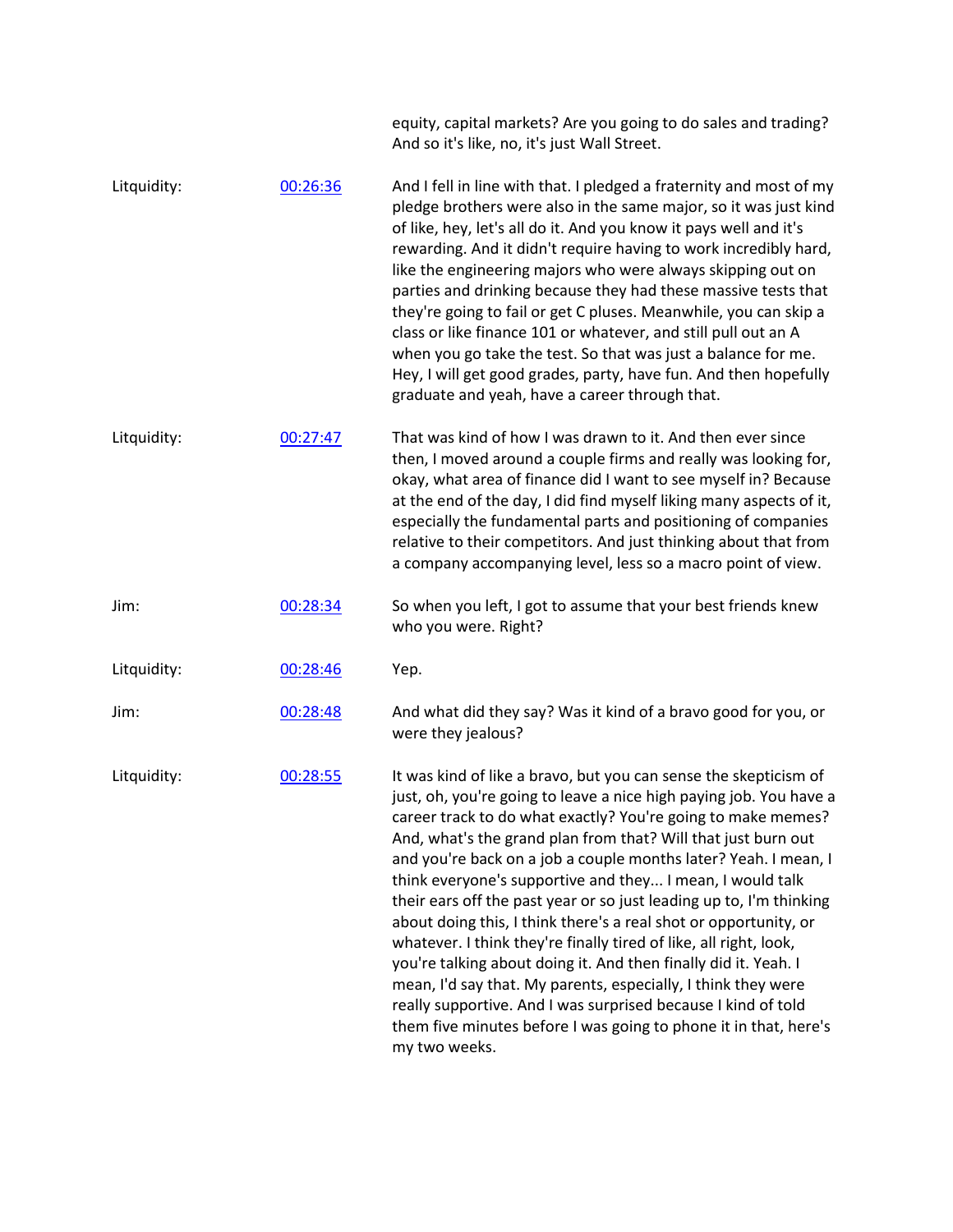| Litquidity: | 00:30:05 | They were like, "I don't know, you should think about it. Maybe<br>wait until you're back in the office and see how that works out."<br>And then I said, "Well, I kind of have a call scheduled in five<br>minutes, so it's going to happen." So like, "Oh, we fully support<br>you. Congrats." Or whatever. So it went like that. And yeah. So<br>[crosstalk 00:30:29]-                                                                                                                                                                                                                                                                                                                                                                                                                                                                                                                                                                                                                                                                                                                                                                                                                                                                                                                                                                                                                                                                                                                                                                                                                                                                                                                                                         |
|-------------|----------|----------------------------------------------------------------------------------------------------------------------------------------------------------------------------------------------------------------------------------------------------------------------------------------------------------------------------------------------------------------------------------------------------------------------------------------------------------------------------------------------------------------------------------------------------------------------------------------------------------------------------------------------------------------------------------------------------------------------------------------------------------------------------------------------------------------------------------------------------------------------------------------------------------------------------------------------------------------------------------------------------------------------------------------------------------------------------------------------------------------------------------------------------------------------------------------------------------------------------------------------------------------------------------------------------------------------------------------------------------------------------------------------------------------------------------------------------------------------------------------------------------------------------------------------------------------------------------------------------------------------------------------------------------------------------------------------------------------------------------|
| Jamie:      | 00:30:29 | So we share a mutual friend in Brian over at Bullish. And he told<br>me a little bit just when I talked to him about other various<br>stuff. But I'm curious of what your thoughts on the long-term<br>business and growth of your brand and what you're working on,<br>what it is. Are you trying to expand into other areas, or what<br>your just general thoughts are now that you're doing this as<br>your main job?                                                                                                                                                                                                                                                                                                                                                                                                                                                                                                                                                                                                                                                                                                                                                                                                                                                                                                                                                                                                                                                                                                                                                                                                                                                                                                         |
| Litquidity: | 00:31:03 | Yeah. That's something that I'll keep it pretty high level just<br>because, well, I guess timing stuff. But also just, I don't want to<br>sound too scatterbrained. But I think there's a real opportunity<br>to educate this new generation of financiers, and also just retail<br>traders who are navigating these waters, social media, running<br>into pump and dumps and scams, and all these just like It's<br>like a intimidating landscape for them. I think there's<br>opportunity from those people, like my core audience that is.<br>I'm entertaining them more so than informing them. But yeah,<br>then for the retail traders who are coming in, being a source of<br>information and entertainment. So that's, I think, if you've seen<br>my newsletter that I launched in the height of the GameStop<br>1.0, it's called the Exec Sum, and that's just a summary of deal<br>flow and explaining what happened in the markets. And yeah, I<br>mean, that's something that if you're familiar with the<br>newsletter, monetization business model, that's one area of<br>expansion that I think was natural for the brand, because I post<br>a lot of news. And my memes have become kind of a market<br>commentary, as Jim mentioned. And putting that into a more<br>informative medium was just, I think, the natural extension.<br>So the newsletter is kind of the most immediate area of growth.<br>I'm thinking of expanding into the podcasting space.<br>Complimentary to yours, I think it would be different. But I think<br>that's something that would be also an extension of just<br>entertaining people, finding a way to get them to laugh, but also<br>just running through interesting topics. |
| Litquidity: | 00:33:33 | And yeah, so I think live events, once they come back, that's<br>kind of been on hold, would be interesting, like hosting stuff in<br>the city or other kind of areas where I think it'd be pretty on<br>brand. I had wanted to do something in 2019 in the Hamptons,<br>Surf Lodge, out of Montauk. And we were like, "Okay, well, it<br>was kind of the end of the summer." And I started these                                                                                                                                                                                                                                                                                                                                                                                                                                                                                                                                                                                                                                                                                                                                                                                                                                                                                                                                                                                                                                                                                                                                                                                                                                                                                                                                |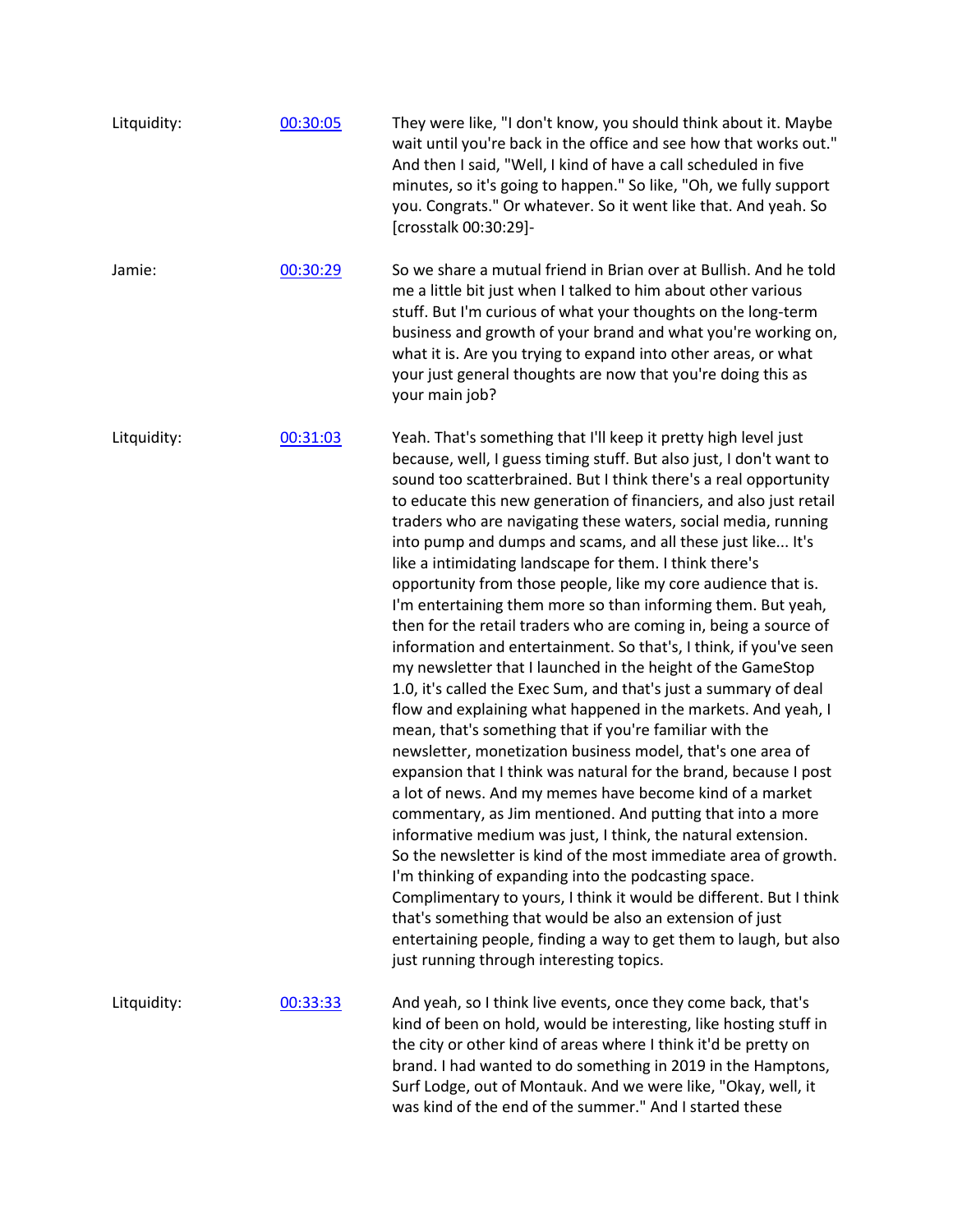|             |          | discussions of, "Okay, we're going to host a party summer<br>2020." And the whole pandemic happened, so that was kind of<br>put on hold. But I think that's kind of really bringing the<br>community together. I think it's just another way to expand.<br>And then lastly, what I've found fascinating and really it's<br>something just like following people on VC Twitter, is just seeing<br>the convergence of venture investing and having an audience<br>for distribution purposes.                                                                                                                                                                                                                                                                                                                     |
|-------------|----------|----------------------------------------------------------------------------------------------------------------------------------------------------------------------------------------------------------------------------------------------------------------------------------------------------------------------------------------------------------------------------------------------------------------------------------------------------------------------------------------------------------------------------------------------------------------------------------------------------------------------------------------------------------------------------------------------------------------------------------------------------------------------------------------------------------------|
| Litquidity: | 00:34:42 | So I think what will be hilarious, but also low key, like very<br>serious, is raising a small fund that allows me to invest in early<br>stage companies that could be consumer internet or FinTech or<br>lifestyle brands that speak to my audience and really having a<br>way to add value through just having the knowledge and the<br>audience to help it grow. So those are kind of the ways I'm<br>thinking about it and just having a more diversified media<br>business, and then also having a kind of investing arm as well,<br>which I'm not sure if it would be called liquidity capital. I think<br>that'd be pretty funny, but also, yeah. Those are all the kind of<br>things I think are pretty actionable at the moment. That's<br>awesome.                                                    |
| Jim:        | 00:35:50 | You also did a tweet on, I think May 3rd, and your quote was,<br>"We're doomed." And it was a tweet of someone else saying<br>TikTok is, or it was a news story, TikTok is a place to go for<br>financial advice if you're a young adult. No, I thought it was<br>funny. But I mean, is there a way, just listening to your plans, is<br>there a way to kind of bridge the gap of pure entertainment,<br>parody, what have you, and actually getting more serious about<br>things like financial education, that kind of stuff? Do you see a<br>path that works there?                                                                                                                                                                                                                                         |
| Litquidity: | 00:36:37 | Yeah. So I do see the path. I think the path just needs to be<br>unearthed or really laid down because, I mean, people are<br>getting financial information on TikTok. And I think there are<br>some good Fin-Tokers or business TikTok-ers or whatever<br>they're called, but at the same time, the TikTok investor's<br>Twitter account is actually highlighting what I fear will just lead<br>people to financial disaster. So that's where I got the word<br>doomed, because, I mean, there are just kids that are posting<br>just things seriously saying stocks with just outrageous claims.<br>And I mean, yeah, maybe it worked. While it's working,<br>everything's going up because it's a concerted effort. But<br>people, I think, will realize at the end of the day, the<br>fundamentals matter. |
| Litquidity: | 00:37:44 | And you can't prop up a business at near bankruptcy with no<br>turnaround plan to a 20, \$30 billion market cap company and                                                                                                                                                                                                                                                                                                                                                                                                                                                                                                                                                                                                                                                                                    |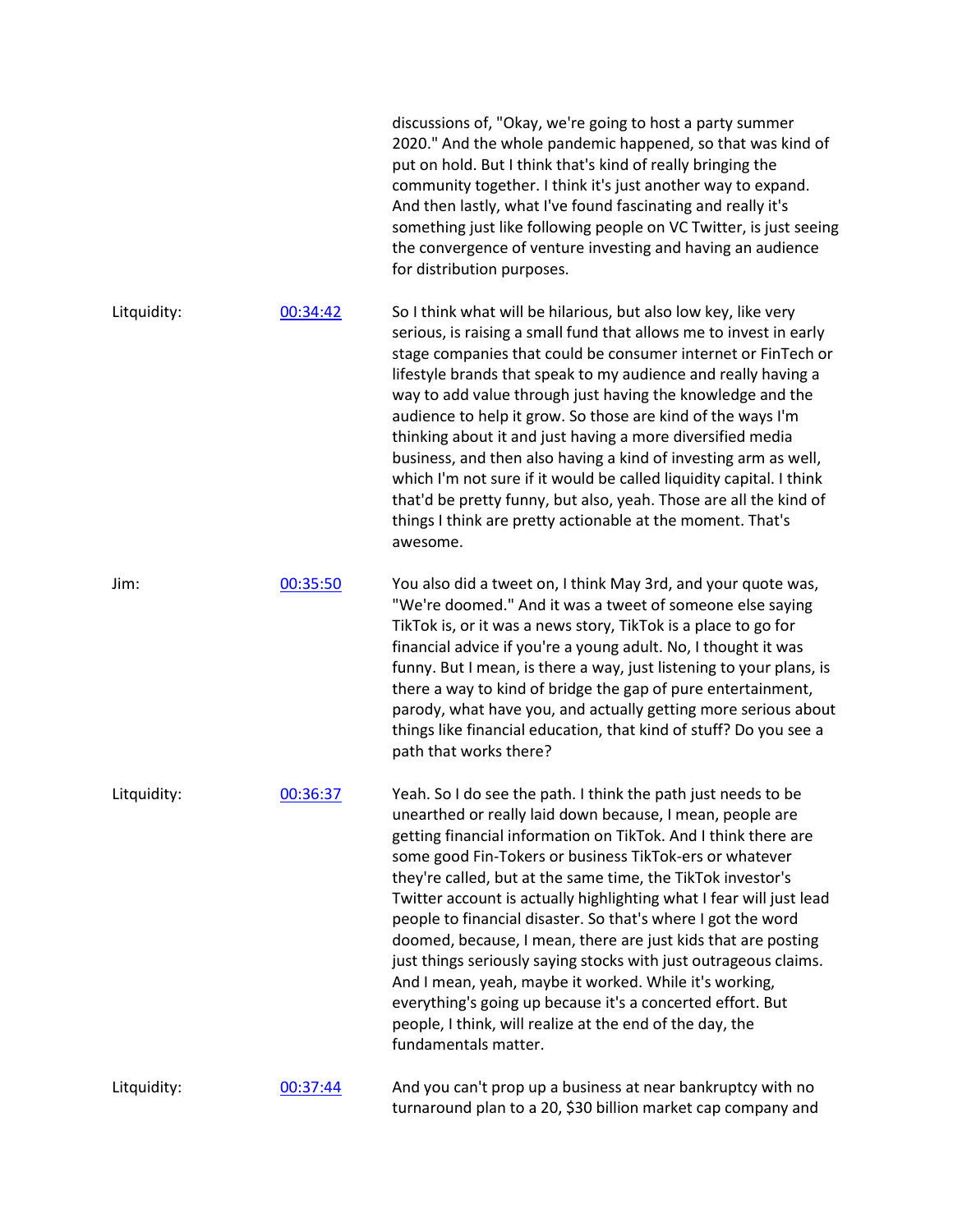|             |          | just expect it to stay there, stone. Yeah, I think there's a kind of<br>way to do it. And I kind of would like to take it upon myself to<br>help guide people into more educated pastures. But that said, I<br>mean, I still embrace the meme culture and I think there's a lot<br>of jokes to be made that are spicy and good. But yeah, I mean,<br>it's all funny until people actually get hurt and lose all their<br>money.                                                                                                                                                                                                                                                                                                                                                                                                                                                                                                                                                                                                                                                |
|-------------|----------|--------------------------------------------------------------------------------------------------------------------------------------------------------------------------------------------------------------------------------------------------------------------------------------------------------------------------------------------------------------------------------------------------------------------------------------------------------------------------------------------------------------------------------------------------------------------------------------------------------------------------------------------------------------------------------------------------------------------------------------------------------------------------------------------------------------------------------------------------------------------------------------------------------------------------------------------------------------------------------------------------------------------------------------------------------------------------------|
| Jim:        | 00:38:32 | Yeah. Yeah. We had Bill Brewster on and he had a cousin that<br>that unfortunately happened to. That's kind of the dark<br>underside. One of the other tweets that I wanted to ask you<br>about was you contrast Corey, I guess it was, who's the classic<br>Wall Street-er who reads 10Ks and he's very educated. And then<br>you contrast him to Chad who is in a bunch of shit coins and is<br>up 6900%. Do you think that this When the shit hits the fan,<br>right, do you think that this is going to be like a tsunami for<br>younger people and they're going to be like, "Holy shit, that<br>really wasn't real?" Or do you think that they kind of are inside<br>and they get it?                                                                                                                                                                                                                                                                                                                                                                                    |
| Litquidity: | 00:39:28 | I think it's a lot of the former, but I don't think there's going to<br>be an apocalyptic disaster, everyone's wiped out, blood on the<br>streets, everyone's just out of money. But I do think that people<br>will eventually learn that whatever has been happening in the<br>past year or so is just not normal times. And I mean, I'd be lying<br>if I said I can equate this to the dot com bubble or whatever. But<br>I mean, having read and talked to the people who went through<br>it, it seems like it's that kind of euphoria. And seeing how<br>detached equity valuations were from reality, and eventually<br>they came down, but you have those very same companies turn<br>around and come back, and 10, 20 years later, they're still<br>around. But I think there'll just be that kind of correction at<br>some point. And yeah, it's just a matter of how severe it will be,<br>which that's something I'm not deep in the weeds in<br>understanding how much money is sloshing around and all that<br>good stuff. But yeah, it's just that general sense. |
| Jim:        | 00:40:55 | So, you also, you did a tweet that I laughed at, which was Elon<br>had put up a post and you basically said that Elon's meme game<br>is boomer as fuck.                                                                                                                                                                                                                                                                                                                                                                                                                                                                                                                                                                                                                                                                                                                                                                                                                                                                                                                        |
| Litquidity: | 00:41:15 | I had been holding that back. Yeah.                                                                                                                                                                                                                                                                                                                                                                                                                                                                                                                                                                                                                                                                                                                                                                                                                                                                                                                                                                                                                                            |
| Jim:        | 00:41:18 | I love it. And is there a notable difference between boomers, of<br>which I am one by the way, and millennials or zoomers, you<br>think?                                                                                                                                                                                                                                                                                                                                                                                                                                                                                                                                                                                                                                                                                                                                                                                                                                                                                                                                       |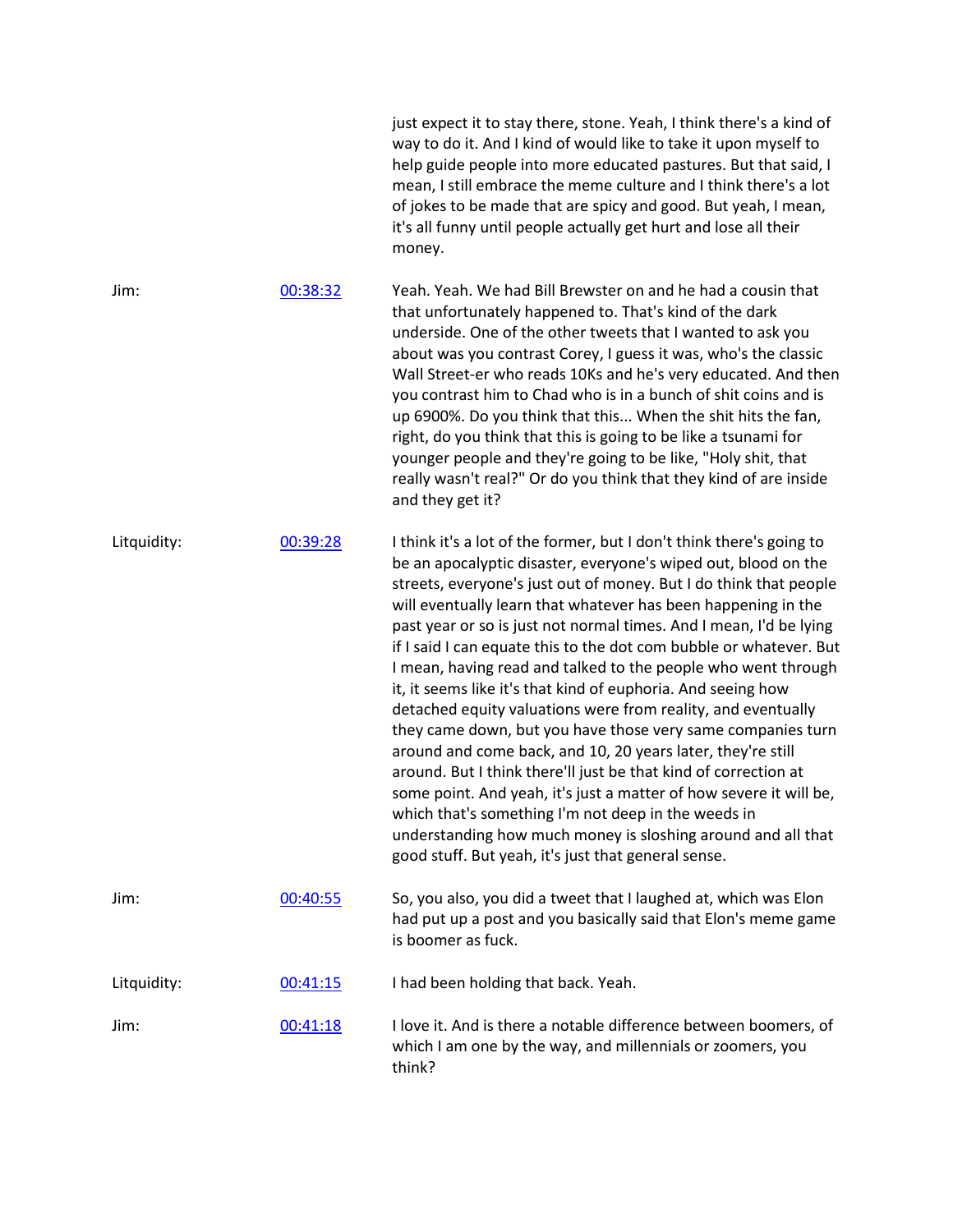| Litquidity: | 00:41:36 | Yeah, there definitely is. And I have great respect for boomers,<br>but there's I think for the zoomers and the gen Z's and<br>whatever newer generations are going to call themselves, they<br>have a much more self-deprecating nature to the jokes behind<br>them. And I think that, plus just the more abstract kind of<br>imageries or photoshops in there, I think really separate from,<br>what I call, the boomer memes that just tend to be one really<br>simple photo. And it's like a corny dad joke or something that's<br>just like, "Okay, I've heard this a million times." It's like the<br>whole thing of when you're at a restaurant and there's a long<br>line and your dad says, "Oh, it looks like we beat the rush," or<br>something like that.                                                                                                                                                                                                                                                                                                                        |
|-------------|----------|----------------------------------------------------------------------------------------------------------------------------------------------------------------------------------------------------------------------------------------------------------------------------------------------------------------------------------------------------------------------------------------------------------------------------------------------------------------------------------------------------------------------------------------------------------------------------------------------------------------------------------------------------------------------------------------------------------------------------------------------------------------------------------------------------------------------------------------------------------------------------------------------------------------------------------------------------------------------------------------------------------------------------------------------------------------------------------------------|
| Litquidity: | 00:42:44 | That's how I feel. That's the same energy I think Elon Musk gives<br>when he posts one of those means that he steals. So I'll go there<br>in saying that. It's just like, "Okay, ha, it's funny," and billionaire<br>posting memes. But at the end of the day, I think he could use<br>some work on that. But I mean, I don't think that really is a<br>concern for him, running all those 20 companies and being one<br>of the richest men in the world.                                                                                                                                                                                                                                                                                                                                                                                                                                                                                                                                                                                                                                    |
| Jim:        | 00:43:19 | He's doing something right.                                                                                                                                                                                                                                                                                                                                                                                                                                                                                                                                                                                                                                                                                                                                                                                                                                                                                                                                                                                                                                                                  |
| Litquidity: | 00:43:21 | He's doing something right. Yeah. So I'm here, a lowly peasant<br>compared to him in the meme game. He's a peasant.                                                                                                                                                                                                                                                                                                                                                                                                                                                                                                                                                                                                                                                                                                                                                                                                                                                                                                                                                                          |
| Jim:        | 00:43:33 | I love it. I love it. So I've noticed, especially over the last year,<br>that certain people, and let's say Chamath, I think that he is<br>playing like a real metagame and I'm trying to figure out what it<br>is. Because, for example, I'm sure you watch the back and forth<br>between him and a guy who's more of my generation, whereas<br>the guy [inaudible 00:44:07] apart based on one of his letters to<br>investors. And I'm sitting there watching this and I'm thinking,<br>"Okay, so Chamath, you could say whatever you want about the<br>guy, but he's not stupid. And he can do basic arithmetic." So I<br>always try to figure out, "Okay, so we know that." So what I<br>think, as I'm looking at that, is that letter was chumming the<br>waters, right? Chumming the waters when you're shark hunting,<br>right? And the sharks come because they can smell the blood.<br>And so everybody hit it hard, especially the older guys. And I<br>don't know. Do you have any theories on the grander theories<br>of these alchemists, like Chamath or [inaudible 00:44:58]? |
| Litquidity: | 00:44:59 | Yeah, that's a tough one I think because I do agree that, I mean,<br>he's not stupid at all. And I give him credit for all he's done. And<br>he's obviously just built up an audience now after having done<br>all these things. But I do think that it's kind of like knowing the                                                                                                                                                                                                                                                                                                                                                                                                                                                                                                                                                                                                                                                                                                                                                                                                           |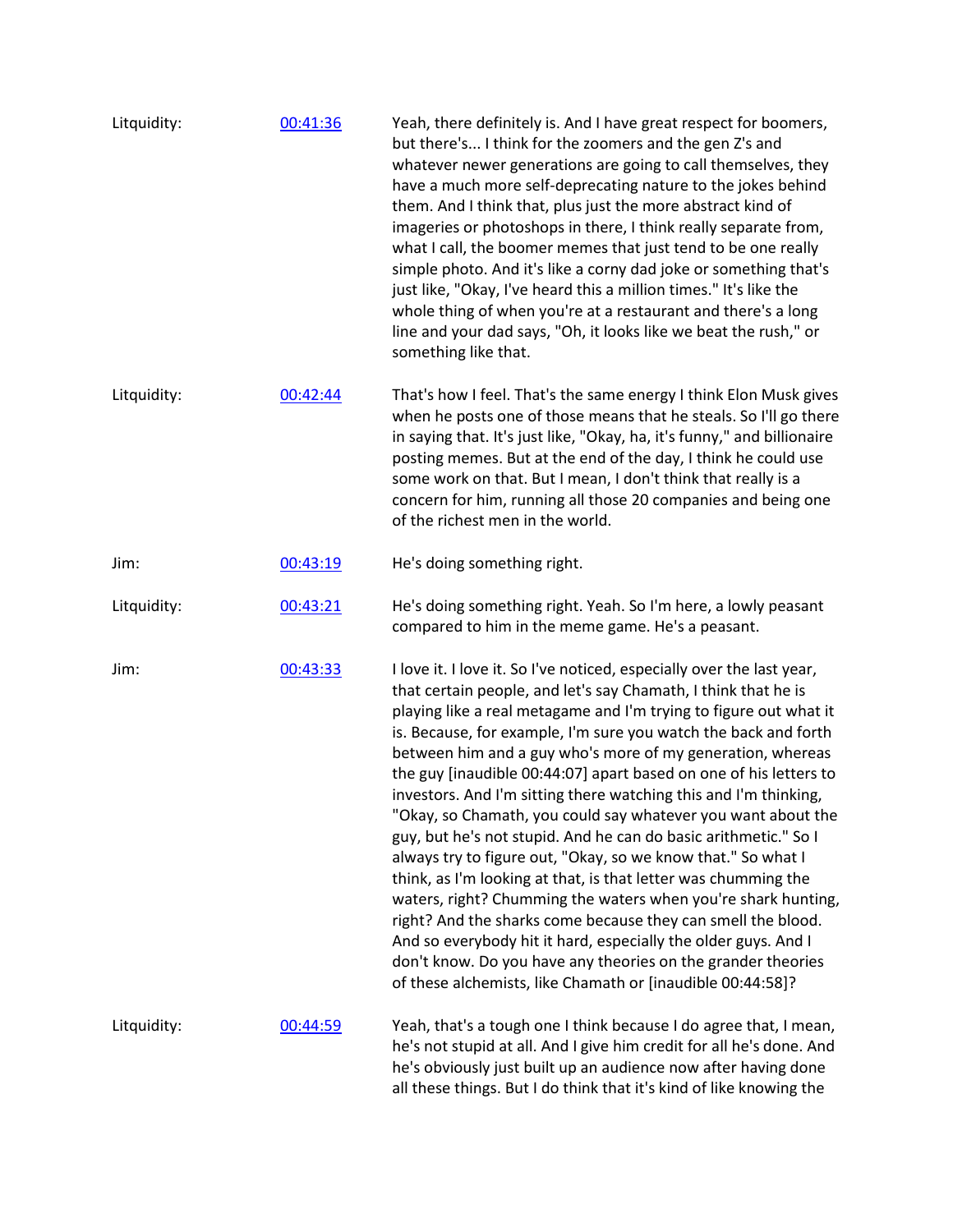game a little too well, and being able to run circles around the, again, unsophisticated retail investors.

| Jim:        | 00:45:31 | Right.                                                                                                                                                                                                                                                                                                                                                                                                                                                                                                                                                                                                                                                                                                                                                                                                                                                           |
|-------------|----------|------------------------------------------------------------------------------------------------------------------------------------------------------------------------------------------------------------------------------------------------------------------------------------------------------------------------------------------------------------------------------------------------------------------------------------------------------------------------------------------------------------------------------------------------------------------------------------------------------------------------------------------------------------------------------------------------------------------------------------------------------------------------------------------------------------------------------------------------------------------|
| Litquidity: | 00:45:31 | And maybe it's unintentional at first, where he's now pivoted to<br>promoting all these facts or doing the pipes for them. But I think<br>it became a, I guess, playbook for the new generation who were<br>just getting into things. And they're like, "Oh, all the SPACs,<br>they're just going up. Get in on them." And the people are<br>resting on their credentials and their past experiences and just<br>blindly trusting people. So I think that kind of helped Chamath<br>get these fact returns that he was able to then put in his<br>investor letter. And now, as things were starting to turn back in<br>February with the whole rising 10 year yield, everything went to<br>shit. And there's the rotation out of the stacks, and all the high<br>growth tech stocks, and people are just starting to blame him as<br>being a shameless promoter. |
| Litquidity: | 00:46:45 | And I do think there's some truth in that. I think you kind of<br>have to promote, but at the same time, I think there's not<br>enough done to just warn people like, this clearly is a frothy<br>environment and whatever. I think he knows what's going on<br>and maybe downplaying how much he really knows what he's<br>doing, in terms of leading retail investors to buy into some of<br>these companies that he's promoting. So, that's my theory. I<br>could be wrong. But yeah, that's kind of the vibe that I get from<br>this whole thing. And not just him, it's the other high profile<br>people that I think have learned what they can do after they<br>amass an audience that is listening to them for investment<br>advice, or stocks to buy, or whatever.                                                                                      |
| Jim:        | 00:47:58 | So what do you think about the whole thing that's going on in<br>Miami right now? You say you're from Florida. Any thoughts<br>about relocating down there because the scene is a real deal?<br>What do you think?                                                                                                                                                                                                                                                                                                                                                                                                                                                                                                                                                                                                                                               |
| Litquidity: | 00:48:12 | Yeah. That's something that I think has presented itself as an<br>opportunity now. I guess, pre pandemic, there's a bit of a shift<br>there. Having been in the private equity world and knowing<br>some of the real estate trends that were going at that time,<br>seeing that there's a lot of investment in the Southeast, in<br>particular, just as a cost of living play, where you're getting<br>people who can do the same work that used to be centralized<br>on Wall Street or Manhattan and then went to Greenwich or<br>the rest of Connecticut and then seeing how the taxes just kept<br>going up there, the cost of living real estate, everything. Then                                                                                                                                                                                           |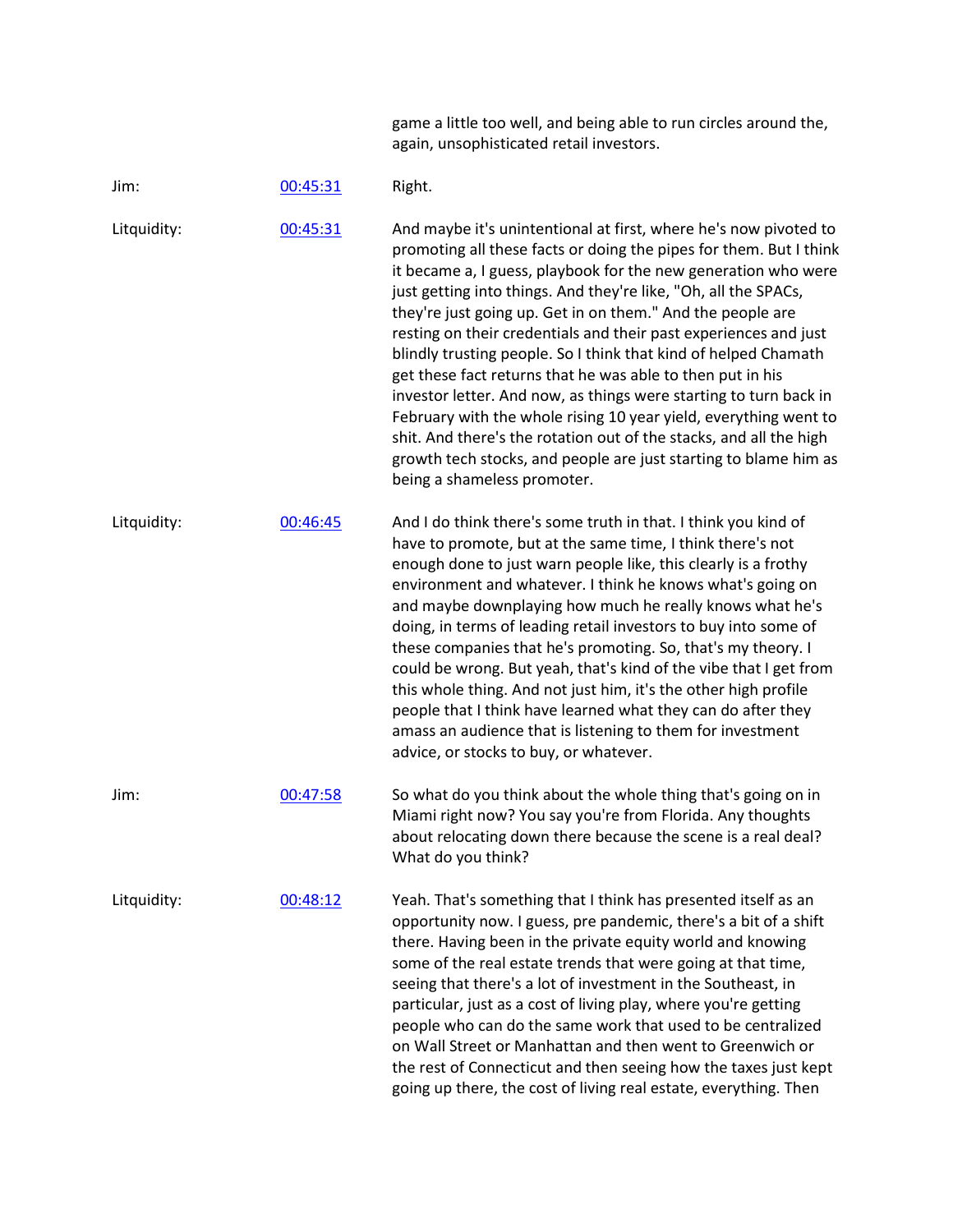|             |          | just saying, "Why do we have to do all that up here when the<br>internet's enabling us to do it down there?"                                                                                                                                                                                                                                                                                                                                                                                                                                                                                                                                                                                                                                                                                                                                                                                                                                          |
|-------------|----------|-------------------------------------------------------------------------------------------------------------------------------------------------------------------------------------------------------------------------------------------------------------------------------------------------------------------------------------------------------------------------------------------------------------------------------------------------------------------------------------------------------------------------------------------------------------------------------------------------------------------------------------------------------------------------------------------------------------------------------------------------------------------------------------------------------------------------------------------------------------------------------------------------------------------------------------------------------|
| Litquidity: | 00:49:12 | Through COVID accelerating all those trends, yeah. I've seen like<br>all the hedge funds and banks that are eyeing the moves down<br>there. Then, the whole VC thing back in the winter was just<br>really fascinating. I think now, there is definitely a network<br>down there because I think that was what was most lacking.<br>When you're looking for a density of talent and founders and<br>portfolio managers, et cetera, so it's more appealing. Sorry for<br>the long winded answers, but yeah, I think it's something that<br>I'm considering just having ties down there, but haven't made a<br>decision. I mean, having been in Manhattan, throughout the<br>pandemic for the most part, that really got me thinking, shit,<br>like I'm in an apartment here paying rent that I could otherwise<br>have a nice home anywhere else. I think that now, I'm not really<br>tied to a desk in New York, it's something that I'm considering. |
| Jim:        | 00:50:32 | Yeah. One of the other things that you mentioned was short of<br>doing the meme thing, doing maybe educational stuff, maybe<br>even running your own VC, that's all stuff you can pretty much<br>do from anywhere, right?                                                                                                                                                                                                                                                                                                                                                                                                                                                                                                                                                                                                                                                                                                                             |
| Litquidity: | 00:50:52 | Yeah.                                                                                                                                                                                                                                                                                                                                                                                                                                                                                                                                                                                                                                                                                                                                                                                                                                                                                                                                                 |
| Jim:        | 00:50:53 | Yeah. I mean, I always used to give people or young people<br>advice that if could live in Manhattan when they were young,<br>they should, because New York is an amazing city and just the<br>congregation of the types of people that you're going to meet in<br>New York is still pretty interesting. We'll have to see how it<br>bounces back after the pandemic, but I don't know. I have a<br>thesis that people are going to be able to work from wherever<br>they want to work and on the good side of that, you just<br>opened up a lot of jobs for a lot of people couldn't get them in<br>the past, but you also brought on a big new line of competition<br>as well. Do you ever see yourself giving that a try, right, giving<br>your business model for your site, for other activities, et cetera<br>and so maybe if that doesn't work to your satisfaction, would<br>you ever go back to Wall Street?                                 |
| Litquidity: | 00:52:07 | That would probably be for the right opportunity that I know<br>exists somewhere, but it would definitely be a big decision. I<br>mean, yeah. What I would love to do, especially since this is all<br>in the digital media space that I've been focusing on more so<br>than anything is something in that realm. There's private equity<br>funds or growth equity funds that focus on investing in these<br>types of companies. That would be interesting to be involved<br>with and think about strategically. I think also just in the venture                                                                                                                                                                                                                                                                                                                                                                                                     |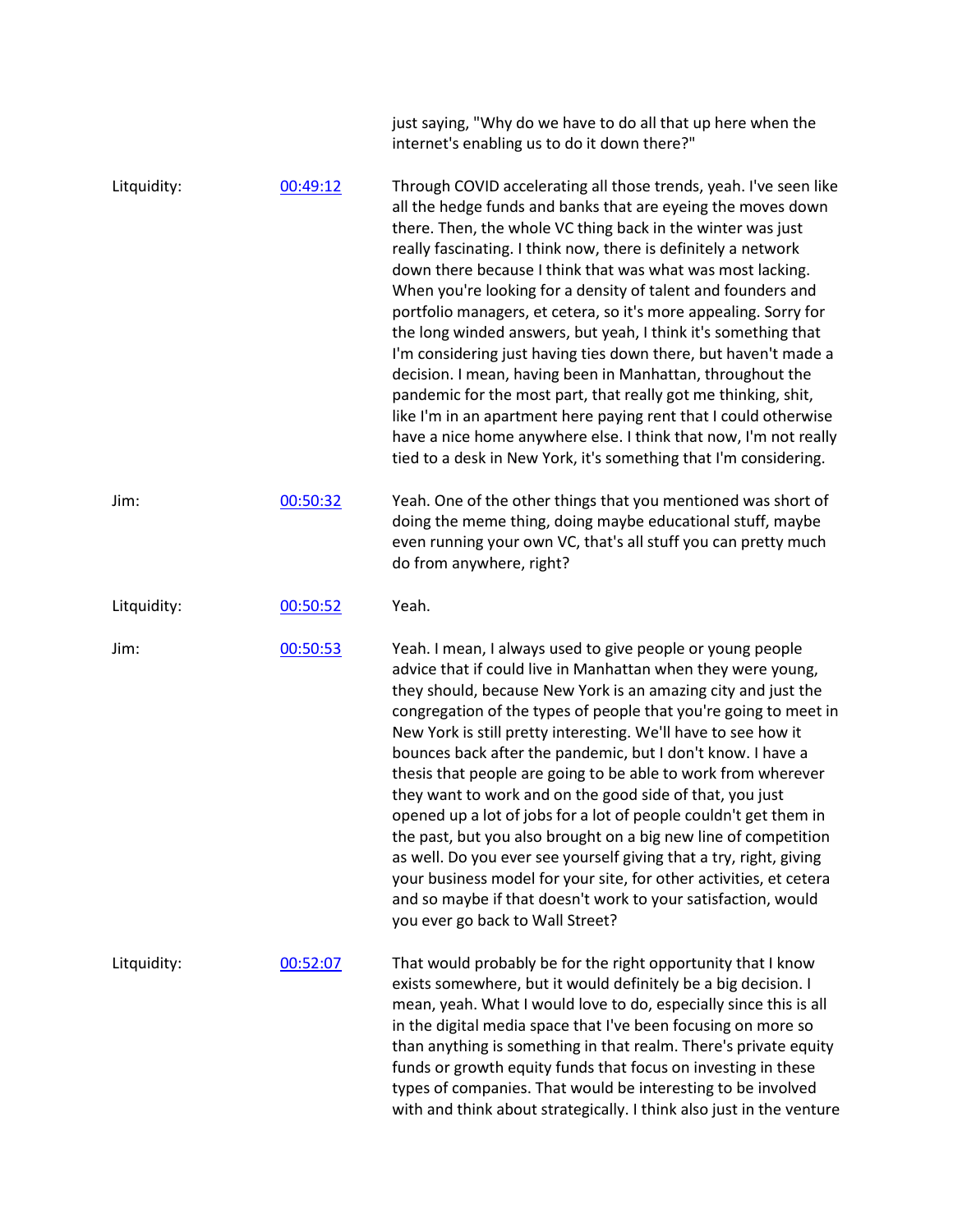side, just being able to identify business models that are promising or anything like that. Litquidity: [00:53:01](https://www.rev.com/transcript-editor/Edit?token=AgfqJa6oogYgLmX2uIG2pwNa7VNay38b758PIXabNevD-BSuesTfijT4dBHgUMtI_Mm46qVKNxm6GmWb9Z2ju84nE-Y&loadFrom=DocumentDeeplink&ts=3181.85) It would have to be something either in the media or early stage tech investing side that I think would be most interesting to me. If I was, call it 50 or, and was just really well connected with the Rolodex, not just from random people on the internet, but I can talk to them business-wise, I think being a investment banker again would be one of these cushy jobs where you can just call them up, put some slides together, have a team, do things. It's not really capital being put to work, but it's, "Hey, here's who I think you should merge with," or, "Hey, why don't you think about raising debt, collect some fees and call it a day." We'll see. That's not my immediate backup plan. Jim: [00:54:02](https://www.rev.com/transcript-editor/Edit?token=3QjFGSN8sfdjPRcptu8VJOsLrzZ6OcQoite730IQVGOv_phnHJxbeH2ClGNWhMowTZKhzO2v6InWII_Mz965MoD6RdQ&loadFrom=DocumentDeeplink&ts=3242.7) Yeah. My friend Howard Lindzon basically thinks that there is a huge opportunity in entertainment content that is actually aimed at financial people or those interested in finance. I just had dinner with him the other night and he's really, really bullish on it. Could you ever see yourself doing a show, an internet show or something that you could sell to one of the aggregators or is that beyond the pale for you? Litquidity: [00:54:38](https://www.rev.com/transcript-editor/Edit?token=ylZHORPqizUX5EtG3Pk-xf-d6bBkzLw2HeI870NwB-giX2wZHoQCY59eIFCMK0mgmZMBin5LbHs6ECO1SQdWjyo0YN4&loadFrom=DocumentDeeplink&ts=3278.07) When you say internet shows, are you saying like a TV show? Jim: [00:54:42](https://www.rev.com/transcript-editor/Edit?token=2rusgQkHEu8EX3N5HajpYUomMrw1KfAXm0mDjy4zfOwiGdbBxnGD4lRMW0ymxDRZG17QpIJqBciKe4c8Gaddv2bpuT4&loadFrom=DocumentDeeplink&ts=3282.68) Yeah. Yeah. Howard thinks that there is very little content available in terms of just entertainment value. TV has Billions, but I don't watch that. I watched the first two seasons of it and that was amusing, but then I found it boring. Howard's thesis is that like when you get people who've actually been in the trenches and have also demonstrated some, say comedic ability as in your case or whatnot, he just thinks that there's a lot of opportunities for content that goes beyond Twitter and Tik TOK and whatnot. Litquidity: [00:55:31](https://www.rev.com/transcript-editor/Edit?token=py_JQctiUzDnnaRX3brXrM4QSaZfC_6AuALcfKUo5n6iHdBqd6oJhb0ZB-qTM787fOP8prq2SDoXy2AAIBKu5wyt8Jw&loadFrom=DocumentDeeplink&ts=3331.66) Totally. I would love to actually pick Howard's brain on that. I'm not sure if you can facilitate that, but I'm excited about that just because I was actually having a conversation about this very topic just yesterday and it's something I've had in my mind since like 2019, just thinking, hey, there's Silicon Valley for tech, but you have, as you mentioned, Billions and now Industry on HBO for the finance crowd and Succession, I think is a [crosstalk 00:56:12] Jim: [00:56:12](https://www.rev.com/transcript-editor/Edit?token=310Y7q8BXhoM9L8Q5S_BpNUNU_tcmsPyX81MxHxEF9dwAJPoU1tjVxMsl8sVGMktb0yXZh1TfFScZ5z3PU2atfzDePU&loadFrom=DocumentDeeplink&ts=3372.34) Succession I do watch. That's a really funny show.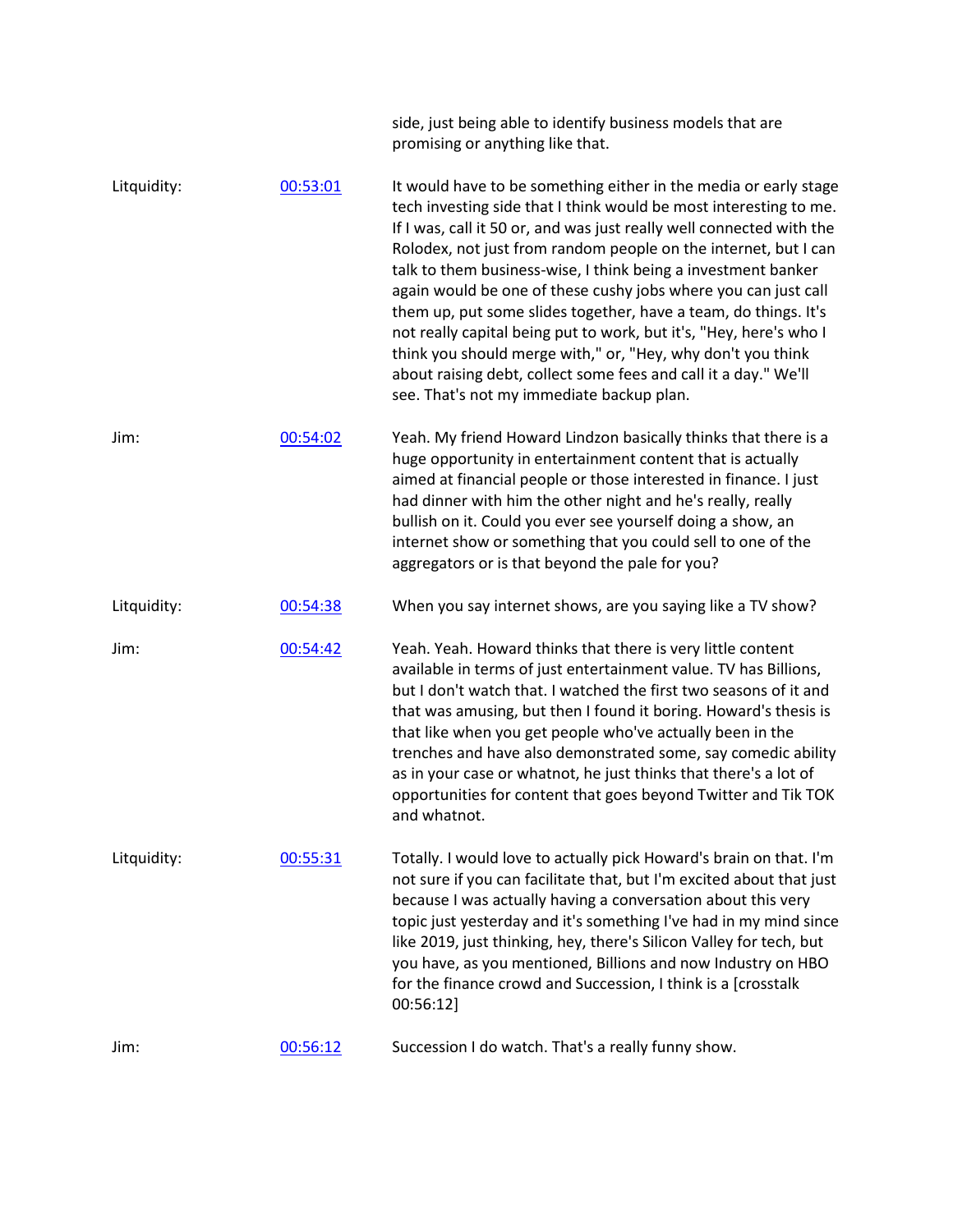| Litquidity: | 00:56:15 | Yeah. I love that show. It's within that corporateness, but a little<br>wheeling dealing, the friend with the private equity firm. Yeah.                                                                                                                                                                                                                                                                                                                                                                                                                                                                                                                                                                                                    |
|-------------|----------|---------------------------------------------------------------------------------------------------------------------------------------------------------------------------------------------------------------------------------------------------------------------------------------------------------------------------------------------------------------------------------------------------------------------------------------------------------------------------------------------------------------------------------------------------------------------------------------------------------------------------------------------------------------------------------------------------------------------------------------------|
| Jim:        | 00:56:24 | If you know your classics, it's King Lear by Shakespeare,<br>basically, but that's why it's so good. Well, you know what?<br>Here's what I will do. I will text Howard and he and I like to hoist<br>people on one another and I'll see whether he's willing to let me<br>hoist you on him. I do know that he loves the space.                                                                                                                                                                                                                                                                                                                                                                                                              |
| Litquidity: | 00:56:46 | Yeah. I'm not starting from zero either. I've wrote a short pitch<br>doc and spoken some writers and trying to see what's there. I<br>do agree on this. It could be funny. I mean, what better way to<br>leave a mark than with hopefully a cult classic that becomes like<br>that Wall Street that you have the Gordon Gekko who becomes<br>the role model on [crosstalk 00:57:20].                                                                                                                                                                                                                                                                                                                                                        |
| Jim:        | 00:57:19 | Yeah. The anti hero becomes the hero.                                                                                                                                                                                                                                                                                                                                                                                                                                                                                                                                                                                                                                                                                                       |
| Litquidity: | 00:57:23 | Yeah.                                                                                                                                                                                                                                                                                                                                                                                                                                                                                                                                                                                                                                                                                                                                       |
| Jim:        | 00:57:25 | This has been really amazing and funWhat we like to do at the<br>end of the podcast with everyone is ask you the following<br>questions. We're going to make you the emperor of the world<br>for a day. You can't kill anyone. You can't put anyone in a<br>reeducation camp, so no getting even with anyone, but you can<br>incept an idea in the world, the population of the world's minds.<br>The day after you cease being emperor, everyone wakes up<br>with two new ideas that they are going to, or activity or way of<br>thinking that they hadn't thought of before. What do you got<br>for me?                                                                                                                                   |
| Litquidity: | 00:58:29 | I mean, that's a pretty interesting question. I was not prepared<br>for this, but I think, I don't know if I could really say this without<br>being canceled. Maybe I say this one offline, but it's more just, I<br>think a lot of people really, at the end of the day, what makes<br>humanity go to war with each other and it's been the cause of<br>war for the history of mankind. I think, hey, we're all here on<br>the same planet, living together and sure, there's cultural<br>differences, but I think everyone looks up to the similar being<br>and I think something along those lines. I don't know if this is<br>answering your question correctly, but I think it's something I<br>think that people don't realize. Yeah. |
| Jim:        | 00:59:40 | Treat everyone the way you want to be treated, it sounds like,<br>the golden rule?                                                                                                                                                                                                                                                                                                                                                                                                                                                                                                                                                                                                                                                          |